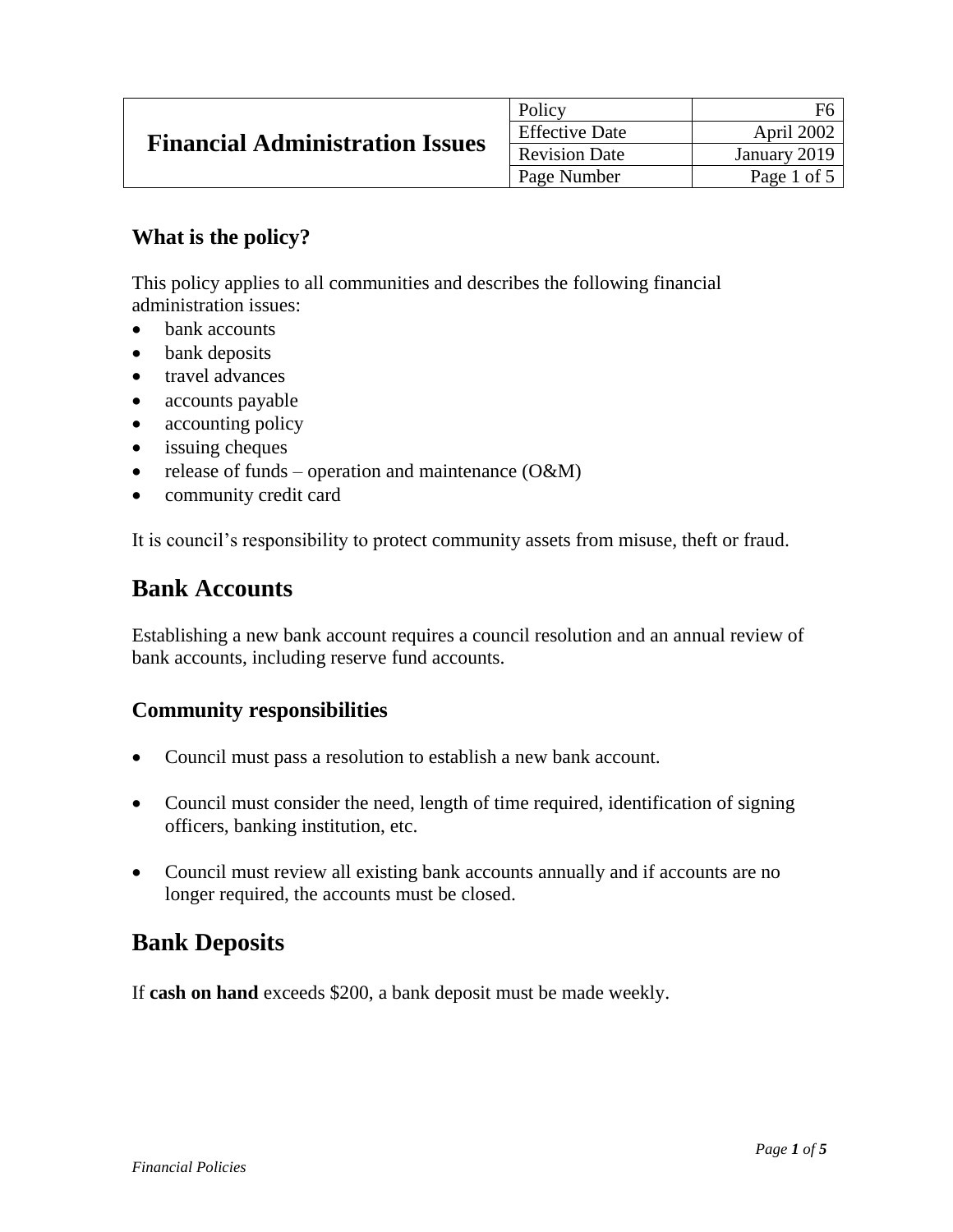## **Community responsibilities**

Council must ensure if **cash on hand** exceeds \$200, weekly bank deposits are made.

## **Travel Advances**

This policy identifies the circumstances under which advances are permitted. **Under no circumstances are councils to give payroll, honorarium advances or loans**. Cash advances are permissible only for travel and with council approval for a council member or community employee.

Travel advances, within government rates, must not be greater than 80 per cent of the funds required to cover the cost of the meals, accommodations and travel. The advance can be equivalent to the number of days of the training/conference/ workshop attended, including travel to and from the event.

The advance must be fully accounted for not later than 30 days following the receipt of the advance. An expense claim must be submitted by the advance recipient, complete with receipts within that time.

#### **Community responsibilities**

- Council must issue travel advances in accordance with policy and collect outstanding travel advances by ensuring the advance recipient submits an expense claim.
- The council resolution approving the advance for travel outside the community for a council member or community employee must not be greater than 80 per cent of the estimated travel costs. By issuing an advance up to 80 per cent only, council can avoid any issues with overpayments and collection.
- As part of the resolutions passed at the beginning of a fiscal year, council may grant authority to the community administrative officer to issue cheques for the remaining portion of travel costs upon return to the community.

# **Accounts Payable**

All financial or reporting remittances must be forwarded to the appropriate agencies on a timely basis. Requests for subsequent information are to be supplied to the agency within the applicable deadlines.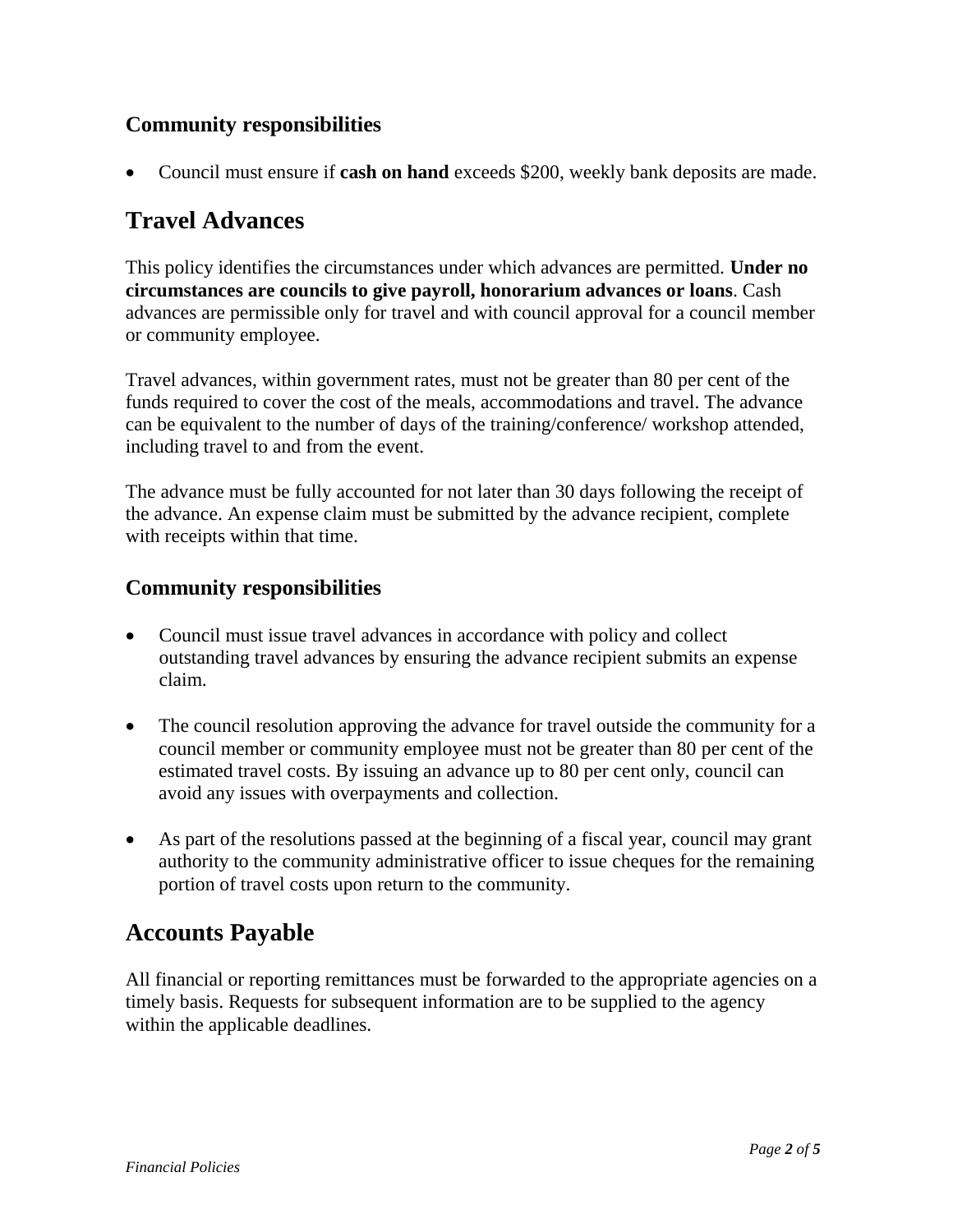### **Community responsibilities**

 Council must ensure that financial and reporting remittances and requests for information are provided within the applicable deadlines.

## **Accounting Policy**

It is department policy that revenues and expenditures are recorded consistent with generally accepted accounting principles (GAAP) and the accrual basis of accounting. This accounting method reports income when earned and expenses when incurred. Communities are required to follow the reporting requirements as outlined in the *Financial Management Guide*.

The assets and liabilities reported in the financial statement consist of actual financial claims by the community (assets) or by the other parties (liabilities).

Definitions:

Assets – cash, prepaid accounts, deposits in a financial institution, amounts due to the community and investments. Tangible capital assets (TCAs) are included, ex. land, buildings, equipment (see Policy 13 Tangible Capital Assets for further details on the accounting and reporting requirements for TCAs).

Liabilities – amounts the community owes others, conditional funds where the conditions have not been met, irreversible commitments.

## **Community responsibilities**

 Council must ensure that financial statements are reported using GAAP, the accrual basis of accounting and that all requirements outlined in the *Financial Management Guide* are met.

# **Issuing Cheques**

Council must ensure all cheques issued are for approved payments and properly authorized in order to protect against potential fraud situations. There may be an instance where a cheque is lost or stolen, but not cashed and a replacement cheque is required. This process involves the completion of a statutory declaration and undertaking signed by the payee, as well as the preparation of a replacement cheque (see Appendix F6-A for the required forms).

## **Community responsibilities**

Council **must not** pre-sign blank cheques.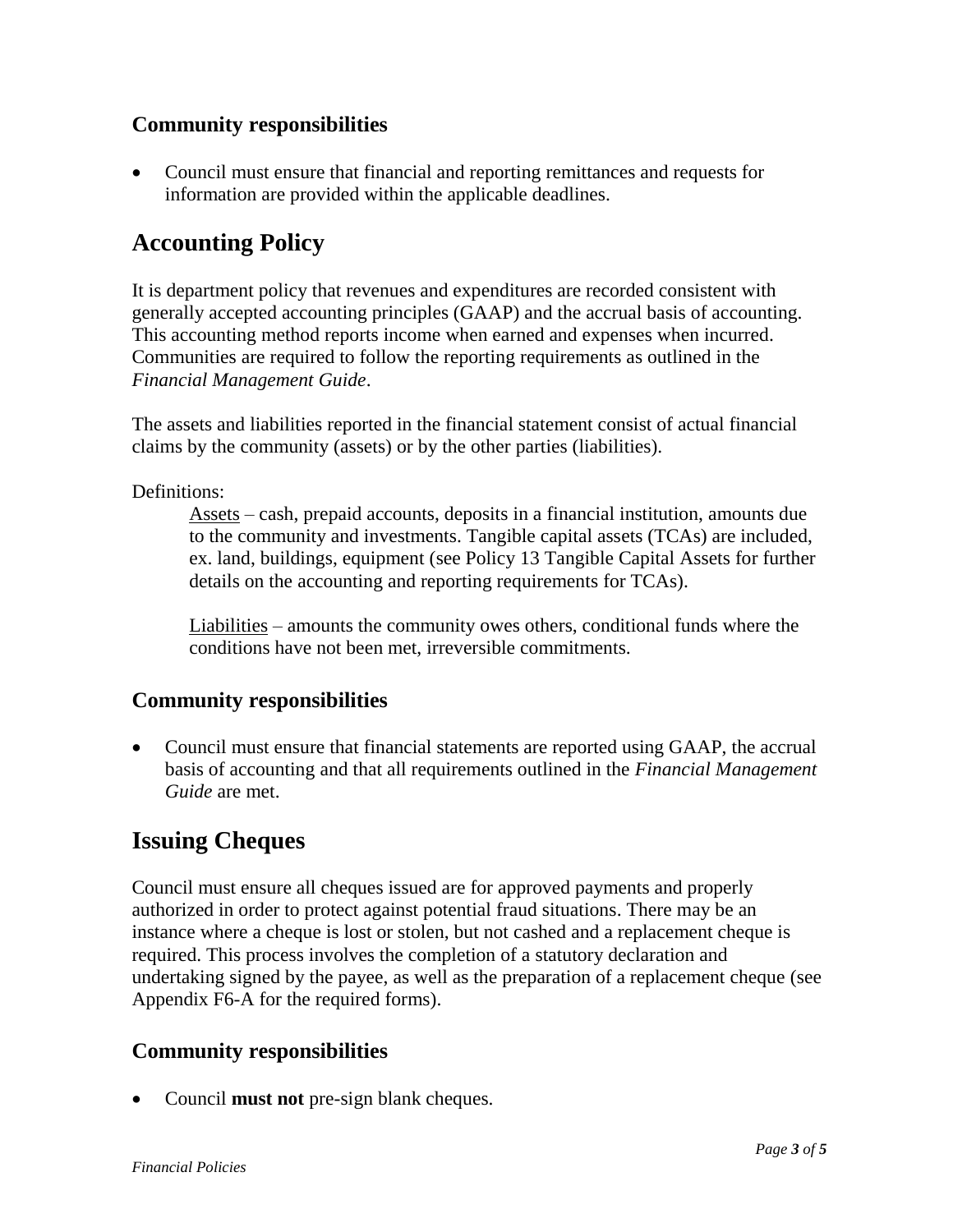- Council must ensure that all expenditures are properly authorized.
- For lost cheques, council must place a stop payment on the original cheque, initiate proceedings to have the original cheque replaced and have the payee complete and sign the required forms prior to forwarding to the payee.

## **Release of Funds – Operation and Maintenance (O&M)**

No O&M funding will be released by the department in advance of the regular timing for payment of these funds to communities.

## **Community responsibilities**

Ensure effective fiscal management of O&M funds provided by the department.

#### **Department responsibilities**

 Any requests received by the community for an advance on O&M funding will be denied.

# **Community Credit Card**

The department recognizes there may be times when payment of expenditures duly incurred by the community cannot be paid by cheque or suppliers may require a credit card as preauthorization prior to providing goods or services to the community. In order to ensure communities can obtain necessary goods and services when required, it is the policy of the department to allow communities to obtain a credit card.

Where council deems it necessary to obtain a credit card in order to simplify the procurement process, reduce accounting paperwork, speed up vendor payments and empower staff who have procurement responsibilities the community must establish a credit card policy for the use/issuing of the card (see Appendix F6-B for a sample community credit card policy).

As is the case with any community expenditure, oversight of transactions is the responsibility of council.